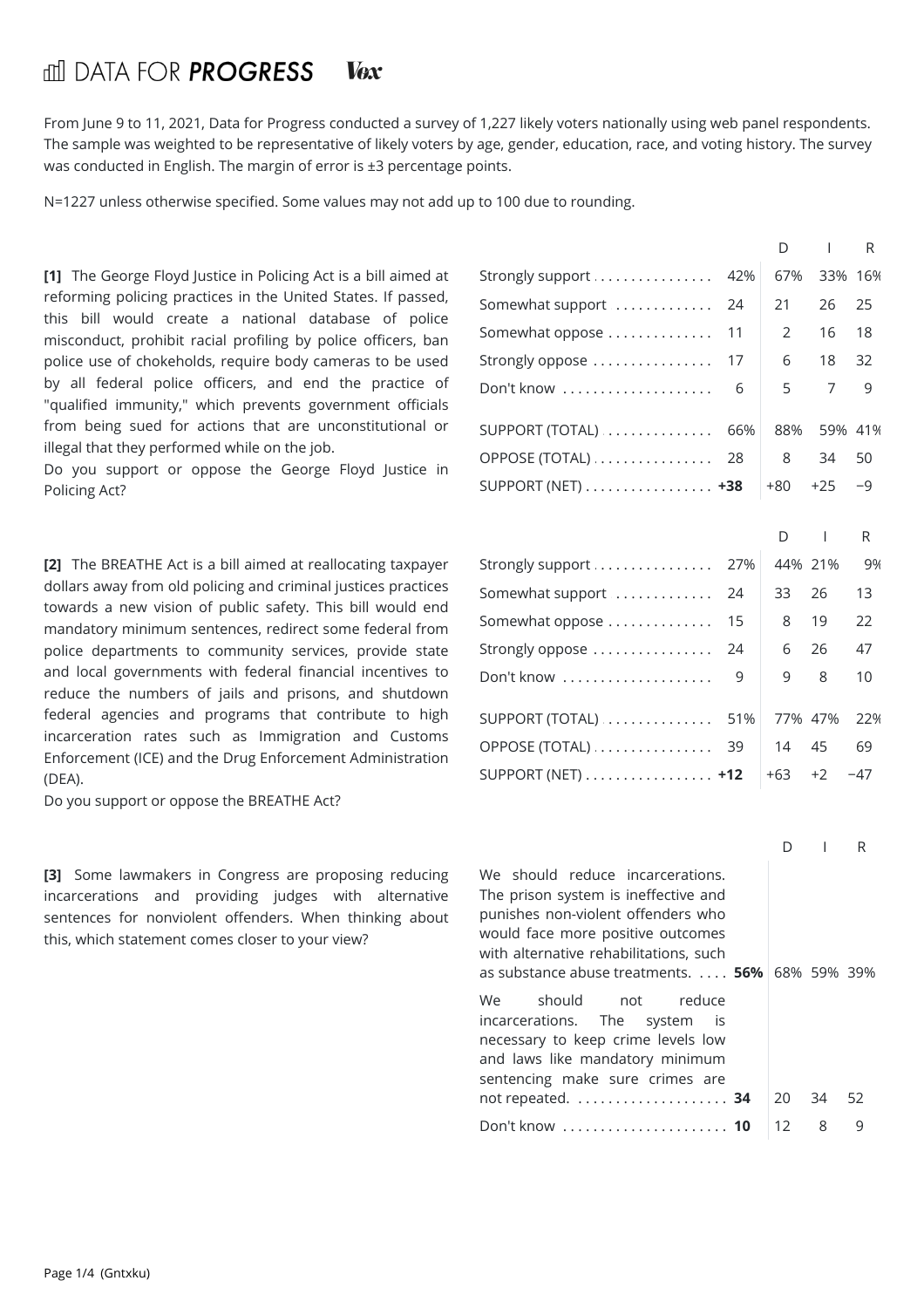**[4]** Mass incarceration refers to the higher rate of incarceration in prisons and jails in the U.S., compared to the rest of the world. Some lawmakers are suggesting shutting down federal agencies and programs that they claim contribute to mass incarceration such as Immigration and Customs Enforcement (ICE), a law enforcement agency charged with internal enforcement of immigration laws, and the Drug Enforcement Administration (DEA), a federal agency which focuses on illicit drugs.

Do you support or oppose this proposal?

**[5]** To combat mass incarceration, some lawmakers in Congress are proposing creating a federal grant program that would provide additional funding to state and local governments that reduce the number of jails and prisons in their districts, and create non-police public safety departments to deal with non-violent emergencies. Do you support or oppose establishing this program?

**[6]** Would you support or oppose limiting the transfers of military goods, like drones and body armor, to state and local police departments?

**[7]** As part of a police reform bill, some lawmakers are proposing ending mandatory minimum sentences. A mandatory minimum sentence establishes a base length of time in prison a judge must give to a person convicted of a given crime, without regard to the specific facts of the case or the person's circumstance.

Do you support or oppose ending mandatory minimum sentences?

|                                                |     | D       | $\mathbf{I}$   | R     |  |
|------------------------------------------------|-----|---------|----------------|-------|--|
| Strongly support  16%                          |     | 26%     | 10%            | 8%    |  |
| Somewhat support  27                           |     | 33      | 27             | 18    |  |
| Somewhat oppose  18                            |     | 14      | 26             | 17    |  |
| Strongly oppose  26                            |     | 10      | 26             | 46    |  |
| Don't know  13                                 |     | 17      | 11             | 11    |  |
| SUPPORT (TOTAL)  43%                           |     | 59%     | 37%            | 26%   |  |
| OPPOSE (TOTAL)  44                             |     | 24      | 52             | 63    |  |
| SUPPORT (NET) $\dots\dots\dots\dots\dots\dots$ |     | $+35$   | $-15$          | $-37$ |  |
|                                                |     | D       | $\mathsf{I}$   | R.    |  |
| Strongly support                               | 22% | 35% 18% |                | 9%    |  |
| Somewhat support                               | 30  | 36      | 31             | 21    |  |
| Somewhat oppose                                | 17  | 9       | 27             | 20    |  |
| Strongly oppose                                | 20  | 8       | 16             | 38    |  |
| Don't know                                     | 11  | 13      | 8              | 12    |  |
| SUPPORT (TOTAL)                                | 52% | 71% 49% |                | 30%   |  |
| OPPOSE (TOTAL)                                 | 37  | 17      | 43             | 58    |  |
| SUPPORT (NET) $\dots\dots\dots\dots\dots\dots$ |     | $+54$   | $+6$           | $-28$ |  |
|                                                |     |         |                |       |  |
|                                                |     | D       | $\overline{1}$ | R     |  |

| Strongly support  22%                          | 28% | 18% 19%          |      |
|------------------------------------------------|-----|------------------|------|
| Somewhat support  25                           | 25  | 29 22            |      |
|                                                | 16  | 19               | - 19 |
| Strongly oppose  18                            | 13  | 15 25            |      |
| Don't know  17                                 | 18  | 18 16            |      |
|                                                |     |                  |      |
| SUPPORT (TOTAL)  47%                           | 53% | 47% 41%          |      |
| OPPOSE (TOTAL)  36                             | 29  | 34 44            |      |
| SUPPORT (NET) $\dots\dots\dots\dots\dots\dots$ |     | $+24$ $+13$ $-3$ |      |
|                                                |     |                  |      |

|                                                    | D.  |                   | R  |  |
|----------------------------------------------------|-----|-------------------|----|--|
|                                                    |     | 33% 23% 12        |    |  |
| Somewhat support  28                               | 32  | 29                | 24 |  |
|                                                    | 15  | 23                | 29 |  |
|                                                    | 8   | 16                | 25 |  |
| Don't know  12                                     | 13  | 10                | 10 |  |
| SUPPORT (TOTAL) $\ldots \ldots \ldots \ldots 51\%$ | 65% | 52% 36            |    |  |
| OPPOSE (TOTAL)  37                                 | 23  | 39                | 54 |  |
| SUPPORT (NET) $\dots\dots\dots\dots\dots\dots$     |     | $+42$ $+13$ $-18$ |    |  |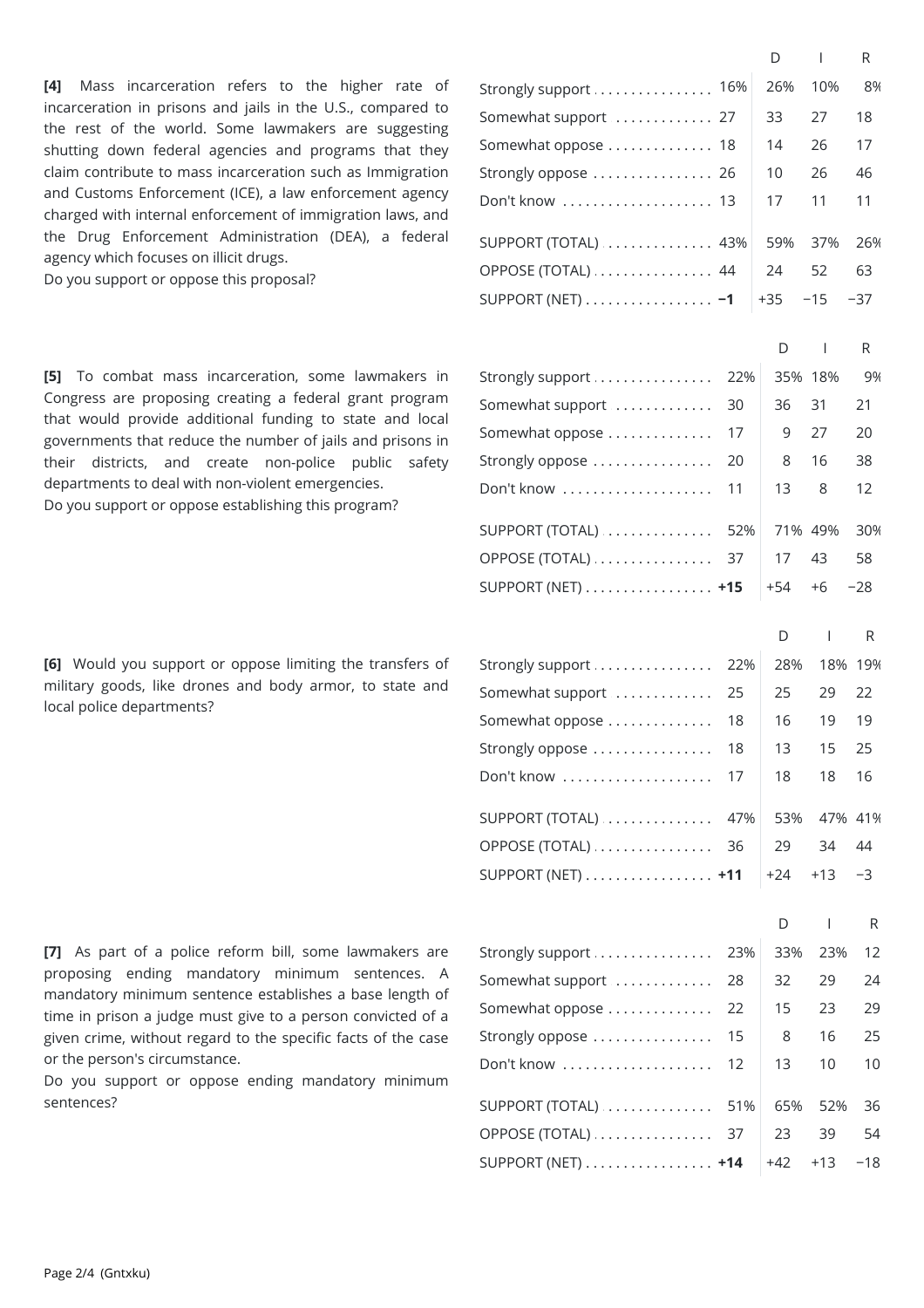**[8]** Currently, the federal government spends billions of dollars in direct funding for state and local police departments. Some lawmakers are proposing to redirect funding from police departments and provide them as grants for community-based programming that target the root causes of incarceration.

Do you support or oppose this proposal?

**[9]** Below is a listof reforms to police departments that some lawmakers in Congress are proposing. For each, indicate whether you support or oppose it. -- Ending the practice of "qualified immunity", a practice that makes it extremely difficult to sue government officials -- including S police -- for illegal or unconstitutional actions actions r performed while at work or on duty

[10] Below is a list of reforms to police departments that some lawmakers in Congress are proposing. For each, indicate whether you support or oppose it. -- Banning the use of no-knock warrants, which allow police to immediately and forcibly enter a home without announcing themselves, S for drug cases

[11] Below is a list of reforms to police departments that some lawmakers in Congress are proposing. For each, indicate whether you support or oppose it. -- Offering federal grants to police departments to increase the use of body cameras

|                                                        |     | D     | $\overline{1}$ | R       |  |
|--------------------------------------------------------|-----|-------|----------------|---------|--|
| Strongly support                                       | 23% |       | 39% 14%        | 9%      |  |
| Somewhat support                                       | 28  | 31    | 33             | 21      |  |
| Somewhat oppose                                        | 15  | 9     | 19             | 21      |  |
| Strongly oppose                                        | 23  | 8     | 25             | 41      |  |
| Don't know                                             | 11  | 13    | 10             | 9       |  |
|                                                        |     |       |                |         |  |
| $SUPPORT (TOTAL)$                                      | 51% |       | 70% 47%        | 30%     |  |
| OPPOSE (TOTAL)                                         | 38  | 17    | 44             | 62      |  |
| SUPPORT (NET) +13                                      |     | +53   | +3             | $-32$   |  |
|                                                        |     | D     | $\mathbf{I}$   | R       |  |
| Strongly support                                       | 30% | 43%   |                | 30% 14% |  |
| Somewhat support                                       | 26  | 22    | 31             | 27      |  |
| Somewhat oppose                                        | 13  | 7     | 14             | 21      |  |
| Strongly oppose                                        | 15  | 12    | 13             | 22      |  |
| Don't know                                             | 15  | 16    | 12             | 15      |  |
|                                                        |     |       |                |         |  |
| $\text{SUPPORT}(\text{TOTAL}) \dots \dots \dots \dots$ | 56% | 65%   |                | 61% 41% |  |
| OPPOSE (TOTAL)                                         | 28  | 19    | 27             | 43      |  |
| SUPPORT (NET) +28                                      |     | $+46$ | $+34$          | $-2$    |  |
|                                                        |     | D     | $\overline{1}$ | R       |  |
| Strongly support                                       | 33% | 47%   | 32%            | 16      |  |
| Somewhat support                                       | 23  | 22    | 28             | 20      |  |
| Somewhat oppose                                        | 14  | 8     | 20             | 18      |  |
| Strongly oppose                                        | 17  | 10    | 12             | 31      |  |
| Don't know                                             | 13  | 13    | 8              | 15      |  |
|                                                        |     |       |                |         |  |
| $SUPPORT (TOTAL)$                                      | 56% | 69%   | 60%            | 36      |  |
| $OPPOSE (TOTAL) \dots \dots \dots \dots$               | 31  | 18    | 32             | 49      |  |
| SUPPORT (NET) +25                                      |     | $+51$ | $+28$          | $-13$   |  |
|                                                        |     | D     | <b>I</b>       | R       |  |
| Strongly support                                       | 47% | 52%   | 47%            | 40      |  |
| Somewhat support                                       | 34  | 29    | 39             | 36      |  |
| Somewhat oppose                                        | 5   | 3     | 6              | 7       |  |
| Strongly oppose                                        | 3   | 3     | 2              | 5       |  |
| Don't know                                             | 11  | 13    | 6              | 12      |  |
|                                                        |     |       |                |         |  |
| $SUPPORT (TOTAL)$                                      | 81% | 81%   | 86%            | 76      |  |
| OPPOSE (TOTAL)                                         | 8   | 6     | 8              | 12      |  |
| SUPPORT (NET) +73                                      |     | $+75$ | $+78$          | $+64$   |  |
|                                                        |     |       |                |         |  |